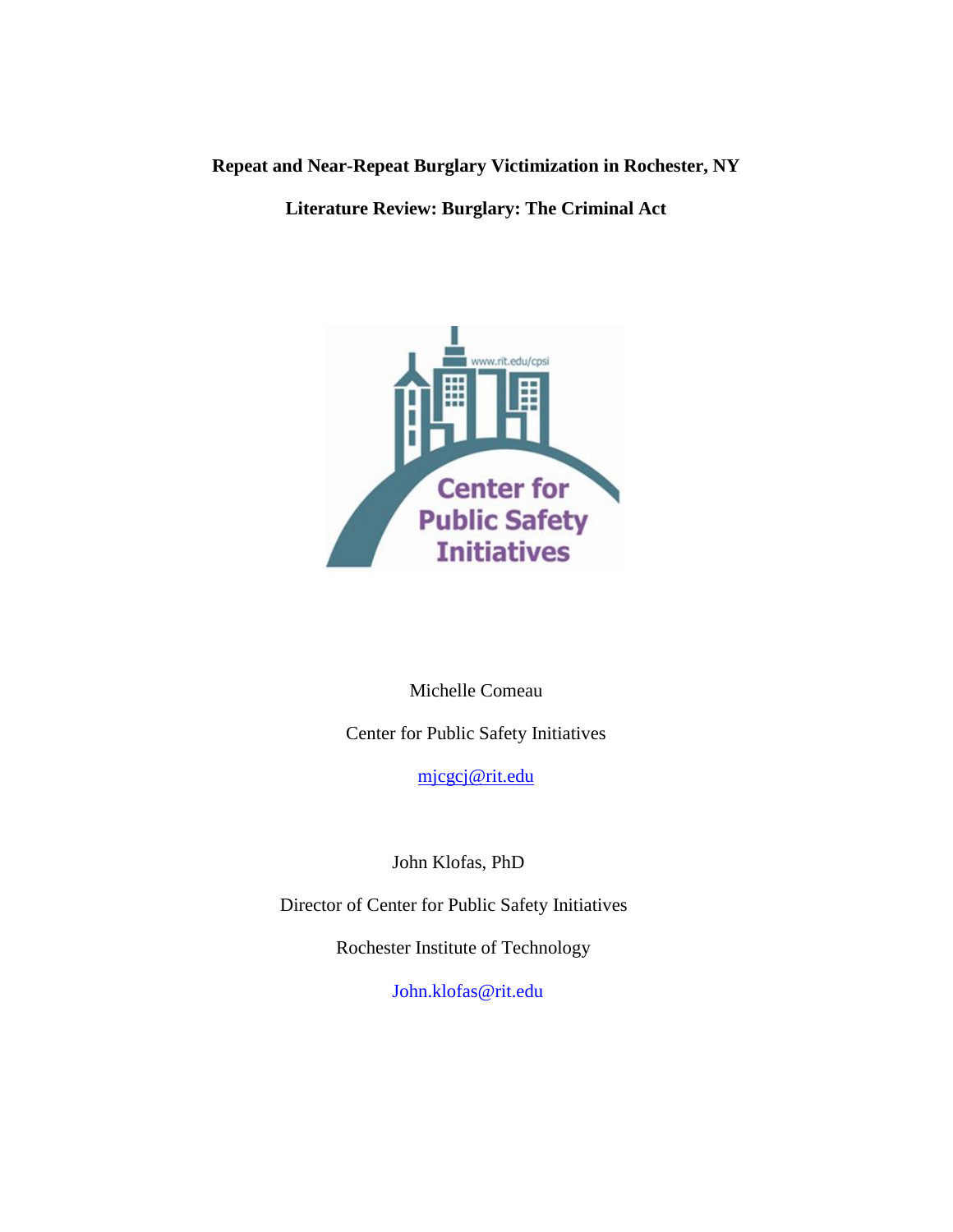RPD LIT REVIEW

In New York State a burglary has occurred when an offender, "…knowingly enters or remains unlawfully in a building with the intent to commit a crime therein<sup>1</sup>." While not a requirement of it, one common feature of burglary is theft<sup>2</sup>. This paper represents the second in a series of papers focusing on repeat and near-repeat burglary victimization in Rochester, NY. The first paper (see: "Motivations to Commit Burglary and Target Selection") introduced general statistics on burglary rate and prevalence, as well as discussed offender motivation and target selection. In this present paper we turn attention to the commission of the burglary (entry, search pattern, and exit) as well as what types of items are stolen by offenders and what methods of disposal are utilized. This paper is not intended as a comprehensive review; instead, it provides a primer on this topic. For additional information please refer to the reference page.

### **Entry**

For many offenders illegal entry into a dwelling is an action fraught with tension as, until entry has been attempted, no criminal act has been committed<sup>3</sup>. Because of its stress-inducing nature, offenders may mentally prepare themselves to commit the act in multiple ways,  $including<sup>4</sup>$ :

- $\triangleright$  Consuming excessive amounts of drugs or alcohol prior to the burglary (see: "Motivations to Commit Burglary: Life as Party" for more information)<sup>5</sup>.
- $\triangleright$  Approaching the burglary in increments. An offender may walk up to a home, enter a yard, and ring a doorbell to determine occupancy well before anyone could argue that he is committing a crime<sup>6</sup>.
- $\triangleright$  Employing duplicitous methods. An offender may act as a delivery person or mover in the hopes that this act would reduce his likelihood of getting caught<sup>7</sup>.
- $\triangleright$  Redefining the act. An offender could reduce fear by redefining the criminal act from "fear-inducing" to "thrilling" (see: "Motivations to Commit Burglary: The Sneaky Thrill" for more information)<sup>8</sup>.

1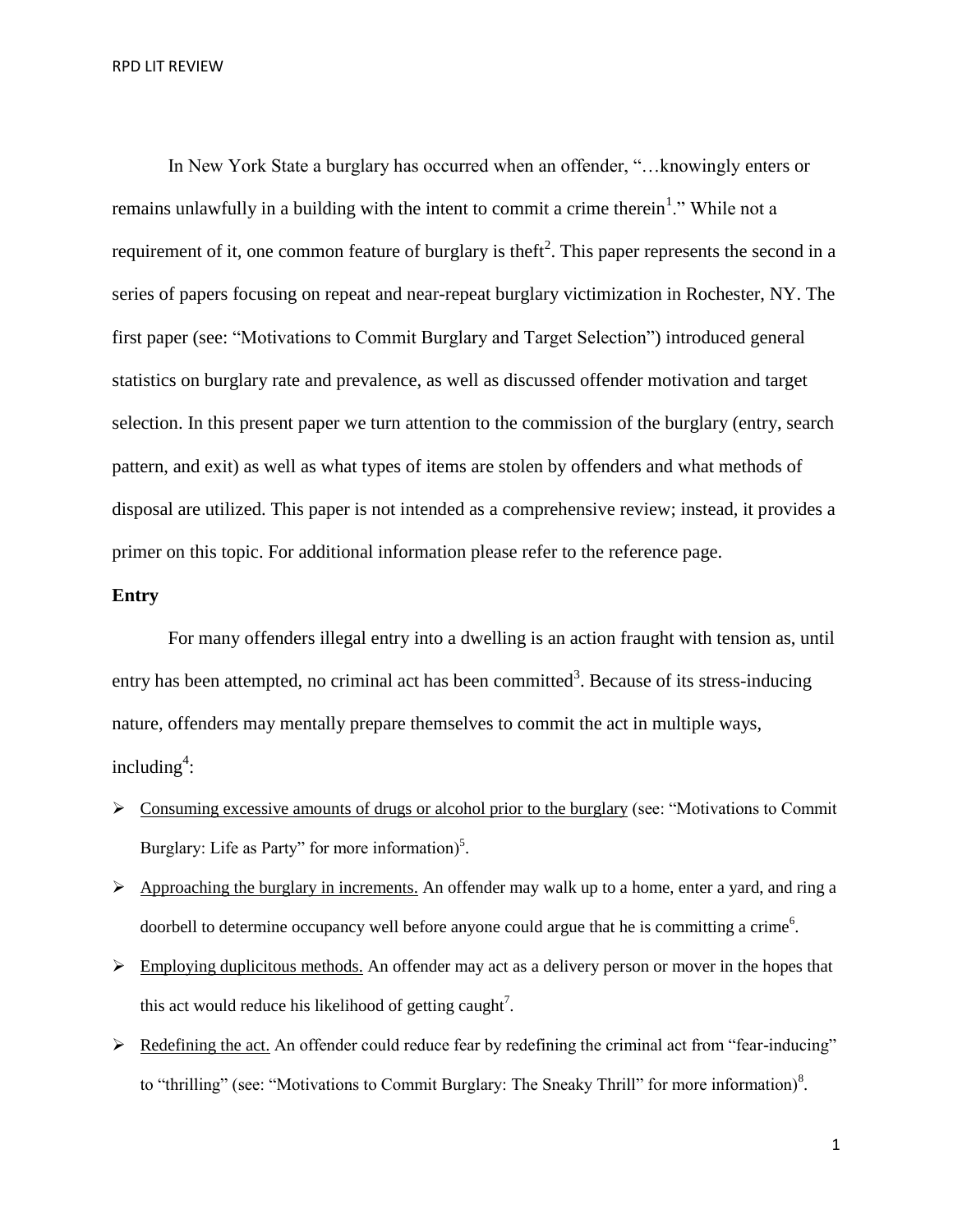- $\triangleright$  Focusing on the rewards or downplaying the potential negative outcomes<sup>9</sup>.
- $\triangleright$  Having a partner. A partner in crime can serve as a means to pass responsibility onto. The offender may try to take the less blameworthy offense, such as lookout or driver<sup>10</sup>.

If an offender is confronted prior to entry into the dwelling he will often give up on the offense $11$ . Following this, the offender may look for another dwelling or return to the chosen target at a later point in time<sup>12</sup>.

# **Search Pattern**

Almost 60% (59.7%) of reported burglaries in the United States in 2012 involved forcible entry; the remaining 40% involved unlawful entry (33.9%) or attempted forcible entry  $(6.3\%)^{13}$ . The most frequent points of entry are doors or windows $^{14}$ .

Once in a dwelling, a burglar can prepare his exit by opening a door or window on the opposite side of the property; this provides two means of escape should he be interrupted<sup>15</sup>. With an escape route planned, many burglars begin searching the home in a routinized manner; this search pattern allows the burglar to commit the crime in an automatic, quick, and methodical manner that provides the best return on their effort<sup>16</sup>. A typical search pattern includes the following steps:

- $\triangleright$  The offender affirms occupancy by calling out, visual, or auditory inspection<sup>17</sup>.
- $\triangleright$  Once the dwelling is determined to be unoccupied, the burglar will head to the master bedroom, where expensive lightweight goods are in ready supply (i.e., money, jewelry, weapons)<sup>18</sup>.
- After searching the master bedroom, the offender may search the kitchen, bathroom, and other bedrooms for additional money, prescription drugs, and goods<sup>19</sup>.
- $\triangleright$  Given the weight of the objects therein, the living room is typically the last room searched before exiting the premises $^{20}$ .

#### **Exit**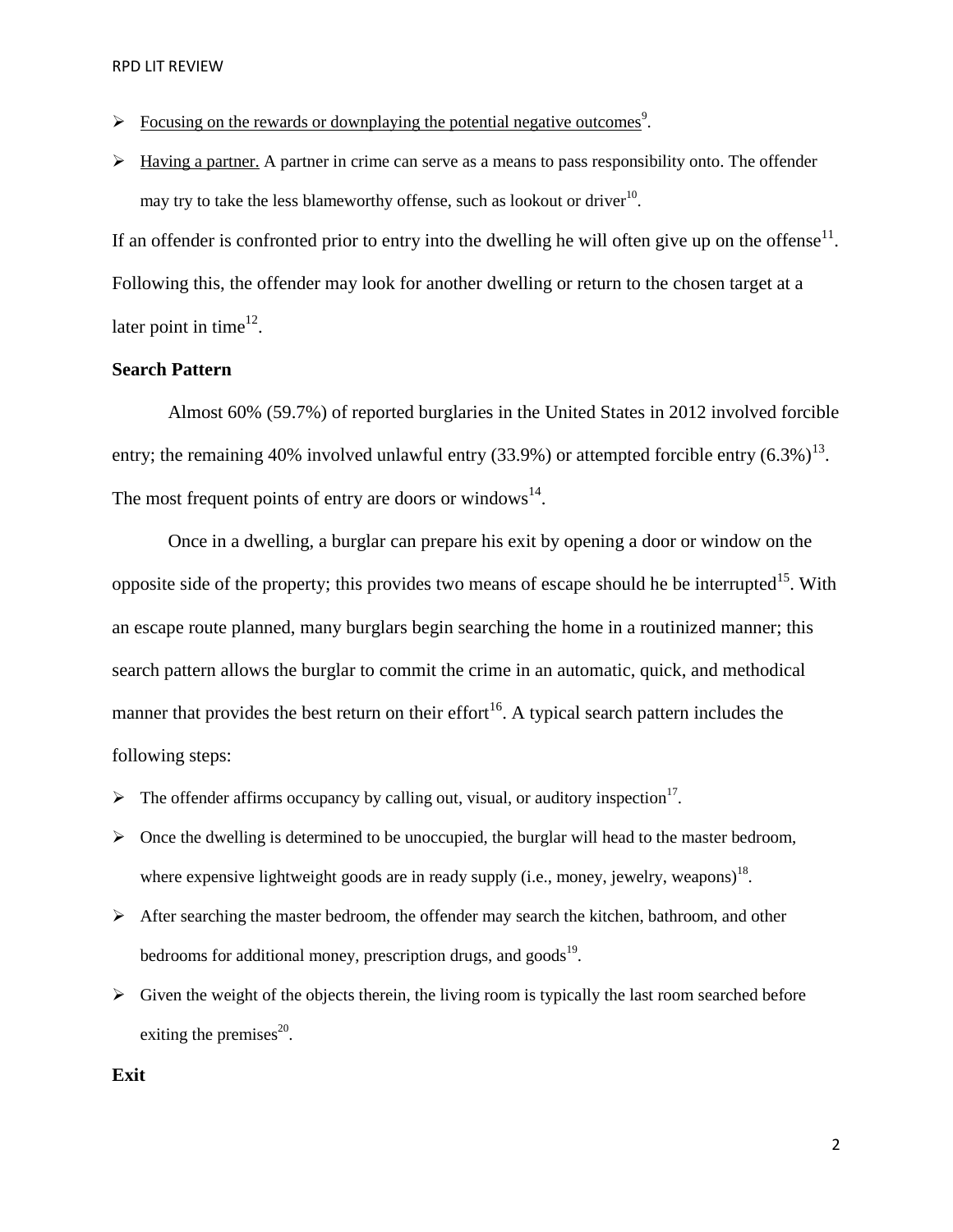Once the burglary has been successfully committed and the burglar has left the premises, his goal becomes not to be seen with evidence<sup>21</sup>. While smaller items fit in pockets, it is hard to remove large-scale items without detection $^{22}$ .

Depending on the size of the property stolen, the goods may either be immediately disposed of or stowed away; larger items can be hidden in an alley or dumpster, where they can be picked up later $^{23}$ .

## **Items Stolen**

Certain items have recurrently been targeted by burglars: money, drugs, alcohol, guns, jewelry, and popular electronics are routinely stolen<sup>24</sup>. These "hot" items are CRAVED, meaning that they are:

- $\triangleright$  Concealable. They are easily hidden in pockets, pillow cases, and bags<sup>25</sup>.
- Exercise Provable. They are easy to transport (e.g., laptops, jewelry, and cellular phones)<sup>26</sup>.
- $\triangleright$  Available. While common, frequently stolen items are not ubiquitous to the point of worthlessness<sup>27</sup>.
- $\triangleright$  Valuable. Stolen goods are routinely sold for one-third to one-fourth of their total value<sup>28</sup>. Thus, it behooves thieves to steal expensive items $^{29}$ .
- $\triangleright$  Enjoyable. Not all stolen items are sold; drugs and alcohol are commonly stolen by thieves because they are consumable and enjoyable for their lifestyle<sup>30</sup>.
- $\geq$  Disposable. Thieves take valuable items, but not rare ones<sup>31</sup>. The primary goal of burglary is often to obtain money; stolen items are usually items that can be disposed of quickly and without drawing attention $^{32}$ .

# **Methods of Disposal**

Burglaries are primarily committed for money<sup>33</sup>. While cash is an ideal target for theft, it is not the only item stolen<sup>34</sup>. Non-consumable goods stolen during the commission of a burglary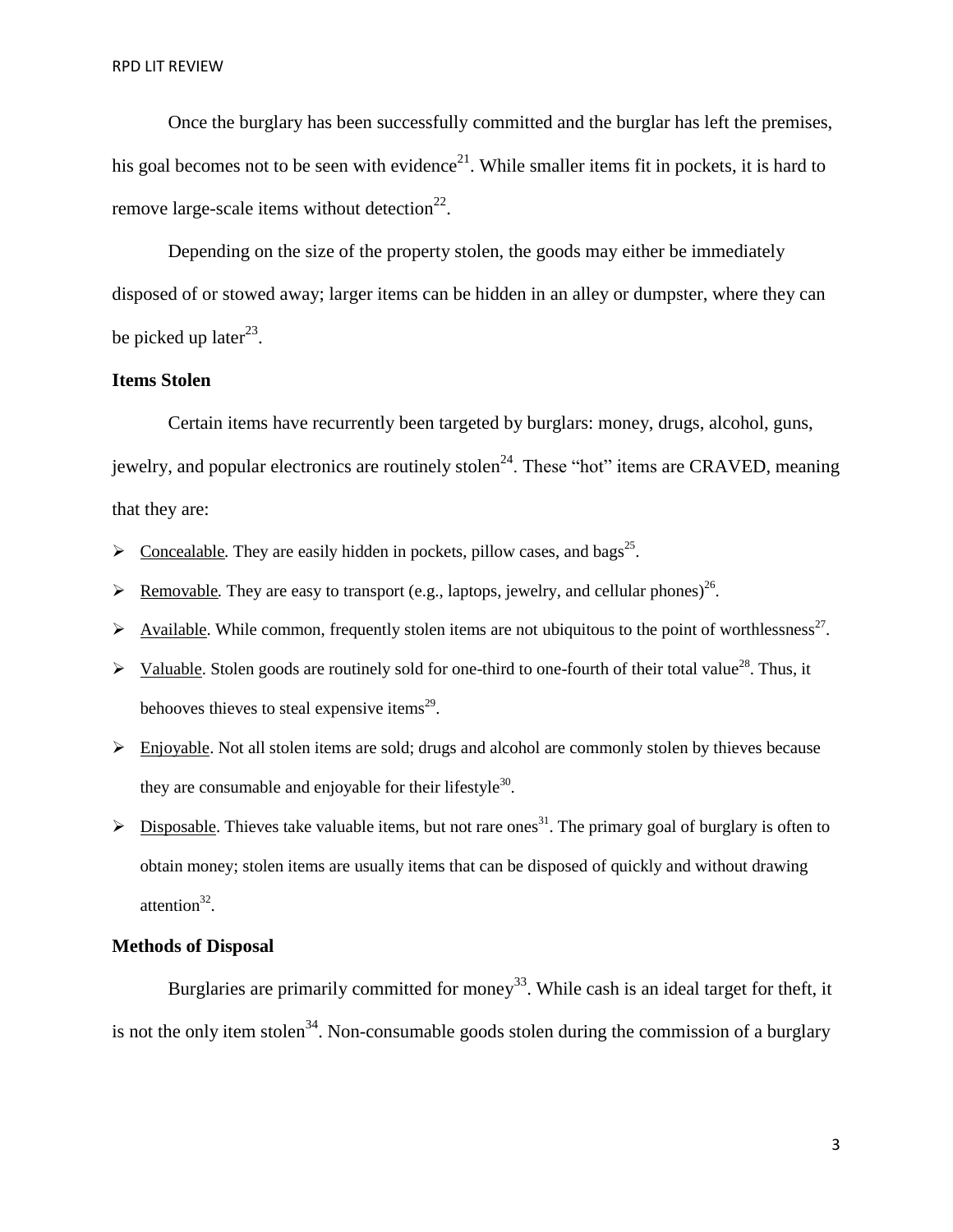RPD LIT REVIEW

need to be converted into cash; they are typically disposed of through several avenues, usually within twenty-four hours of the theft<sup>35</sup>. Methods of disposal include:

- "Professional" Fences. Offenders with knowledge of the stolen goods market may use professional fences, persons who knowingly buy and sell stolen goods<sup>36</sup>. These fences can play a critical role in the development of a burglary; they may teach the burglar to identify valuable goods, how to deal with the police, and identify the best targets<sup>37</sup>. With fences vested interest in ensuring secrecy, they are perhaps the safest way for a burglar to dispose of stolen property; however, few burglars use professional fences, mostly because identifying and establishing contact with them is so challenging<sup>38</sup>.
- $\triangleright$  Pawn shops, second hand goods stores, and jewelry stores. Given the types of goods stolen, many burglars choose to dispose of stolen property to jewelry stores, second hand goods stores, smallstore owners, or pawn shops<sup>39</sup>. Although these businesses are subject to both law and police scrutiny, not all are immune from the allure of stolen goods; while many of these stores are required to keep a legal record of each transaction, stores who purchase stolen goods tend to not record certain transactions<sup>40</sup>.
- $\triangleright$  Drug Dealers. Given that the lifestyle of many burglars frequently involves heavy drug use, it should come as no surprise that drug dealers often play a pivotal role for many burglars in the disposal of stolen goods $41$ . By taking stolen property in exchange for drugs, drug dealers provide the most direct route for many burglars to achieve their end goal<sup>42</sup>.
- $\triangleright$  Family members, friends, and strangers. Burglars can sell their stolen property to friends, strangers, acquaintances, and relatives<sup> $43$ </sup>. While this may help the burglar get a better price than they would from a fence, pawnbroker, or drug dealer, the risk of getting caught is inherently greater when selling stolen goods to strangers $44$ .

### **Conclusion & Future Papers**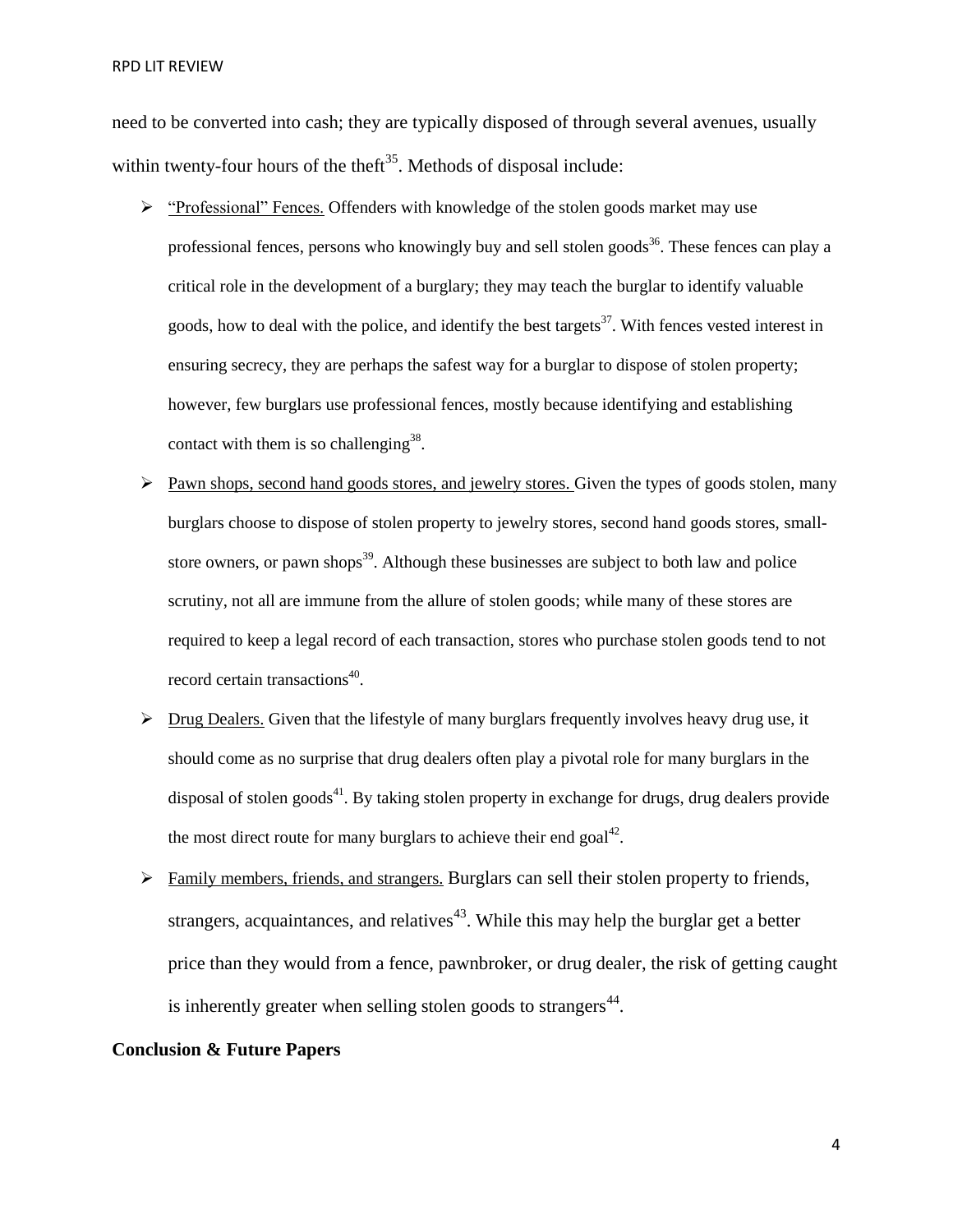This second review provides a conclusion to examining burglary from a general standpoint. In future papers we provide an introduction to the concepts of repeat and near-repeat victimization, focusing particularly on burglary. We will also review several dominant theories used to explain burglary, repeat burglary, and near-repeat burglary. Building upon this foundation we will then present a series of analyses on repeat and near-repeat burglary patterns within Rochester, NY, across five-years' of data.

#### **Works Cited**

- Budd, T. (1999). *Burglary of Domestic Dwellings: Findings from the British Crime Survey*. London, UK: Home Office.
- Catalano, S. (2010). *National Crime Victimization Survey: Victimization During Household Burglary*. Washington, D. C.: U.S. Department of Justice.
- Clarke, R. V. G., & Eck, J. (2003). *Become a problem-solving crime analyst: In 55 small steps*. London, UK: Jill Dando Institute of Crime Science.
- Conklin, J. E., & Bittner, E. (1973). Burglary in a suburb. *Criminology, 11*(2), 206-232.
- Cromwell, P. (1994). Juvenile burglars. *Juvenile and Family Court Journal*, 85-92.
- Cromwell, P., & Olson, J. N. (2004). *Breaking and Entering: Burglars on Burglary*. Belmont, CA: Wadsworth.
- Federal Bureau of Investigation. (2013). Uniform crime reports for the United States: 2012. Washington, D.C.: U.S. Government Printing Press.
- Hochstetler, A., & Copes, H. (2006). Managing Fear to Commit Felony Theft. In P. Cromwell (Ed.), *In their own words: Criminals on crime* (pp. 102-112). Oxford, UK: Oxford University Press.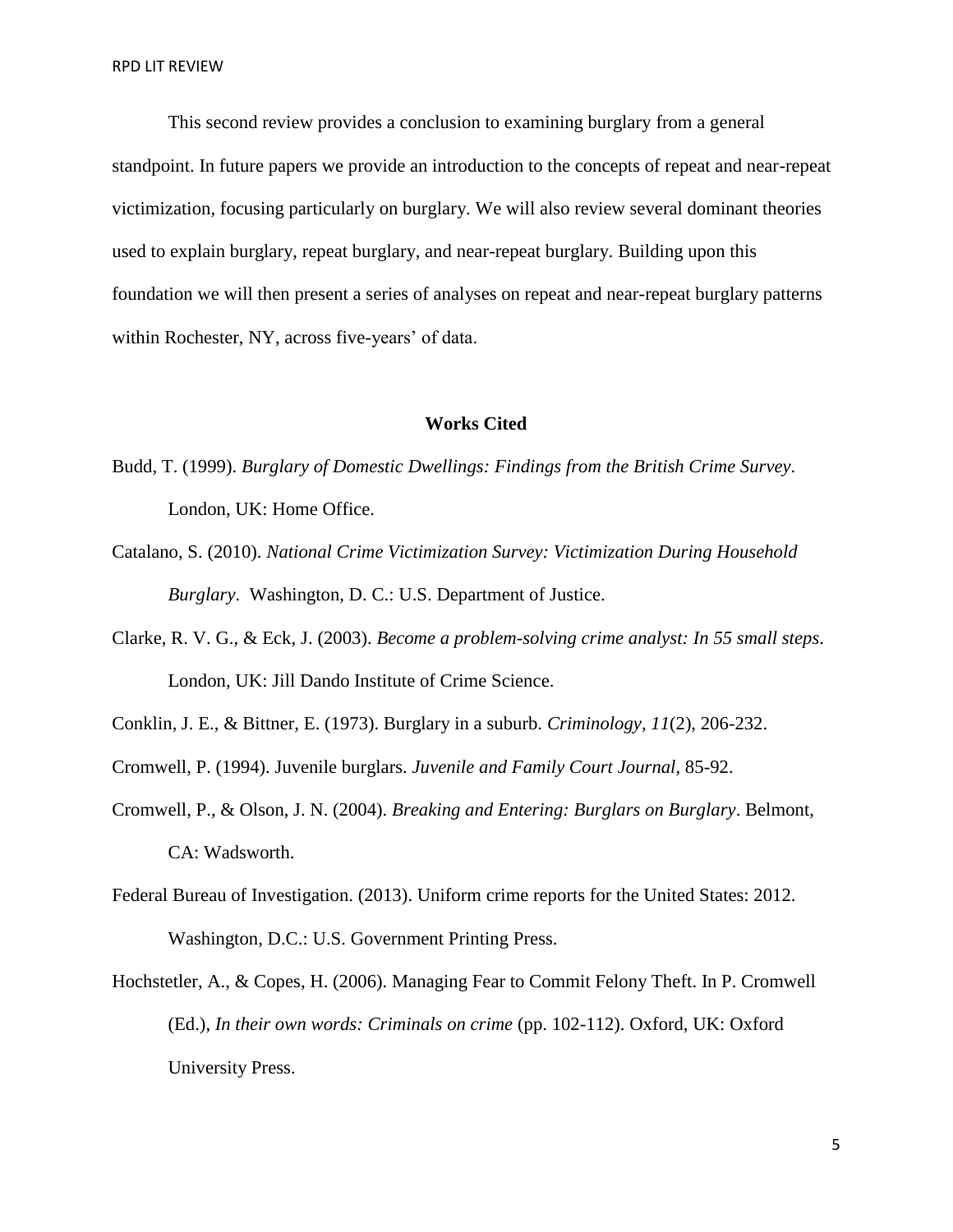- Hough, M. (1987). Offenders' choice of target: Findings from victim surveys. *Journal of Quantitative Criminology, 3*(4), 355-369.
- Katz, J. (1988). *Seductions of Crime: Moral and Sensual Attractions in Doing Evil*. New York, NY: Basic Book Publishers.

Klockars, C. B. (1973). *The professional fence*. New York, NY: Free Press.

Nee, C., & Meenaghan, A. (2006). Expert decision making in burglars. *The British Journal of Criminology, 46*, 935-949.

New York State Penal Code, 140 §§ 140.20-140.30.

- Roth, J. J. (2013). *An analysis of the factors affecting the target choices of residential burglars*. Department of Criminology. Indiana University of Pennsylvania.
- Shover, N. (1996). *Great Pretenders: Pursuits and Careers of Persistent Thieves*. Boulder, CO: Westview Press.
- Shover, N., & Copes, H. (2010). Decision Making by Persistent Thieves and Crime Control Policy. In H. Barlow & S. Decker (Eds.), *Criminology and Public Policy* (pp. 128-149). Philadelphia, PA: Temple University Press.
- Sutton, M. (1998). *Handling stolen goods and theft: A market reduction approach*. London, UK: Home Office.
- Weisel, D. L. (2004). Burglary of Single-Family Homes *Problem-Oriented Guides for Police Services*: COPS Office.
- Wellsmith, M., & Burrell, A. (2005). The influence of purchase price and ownership levels on theft targets. *The British Journal of Criminology, 45*, 741-764.
- Wright, R., & Decker, S. (1994). *Burglars on the Job: Streetlife and Residential Break-ins*. Boston, MA: Northeastern University Press.